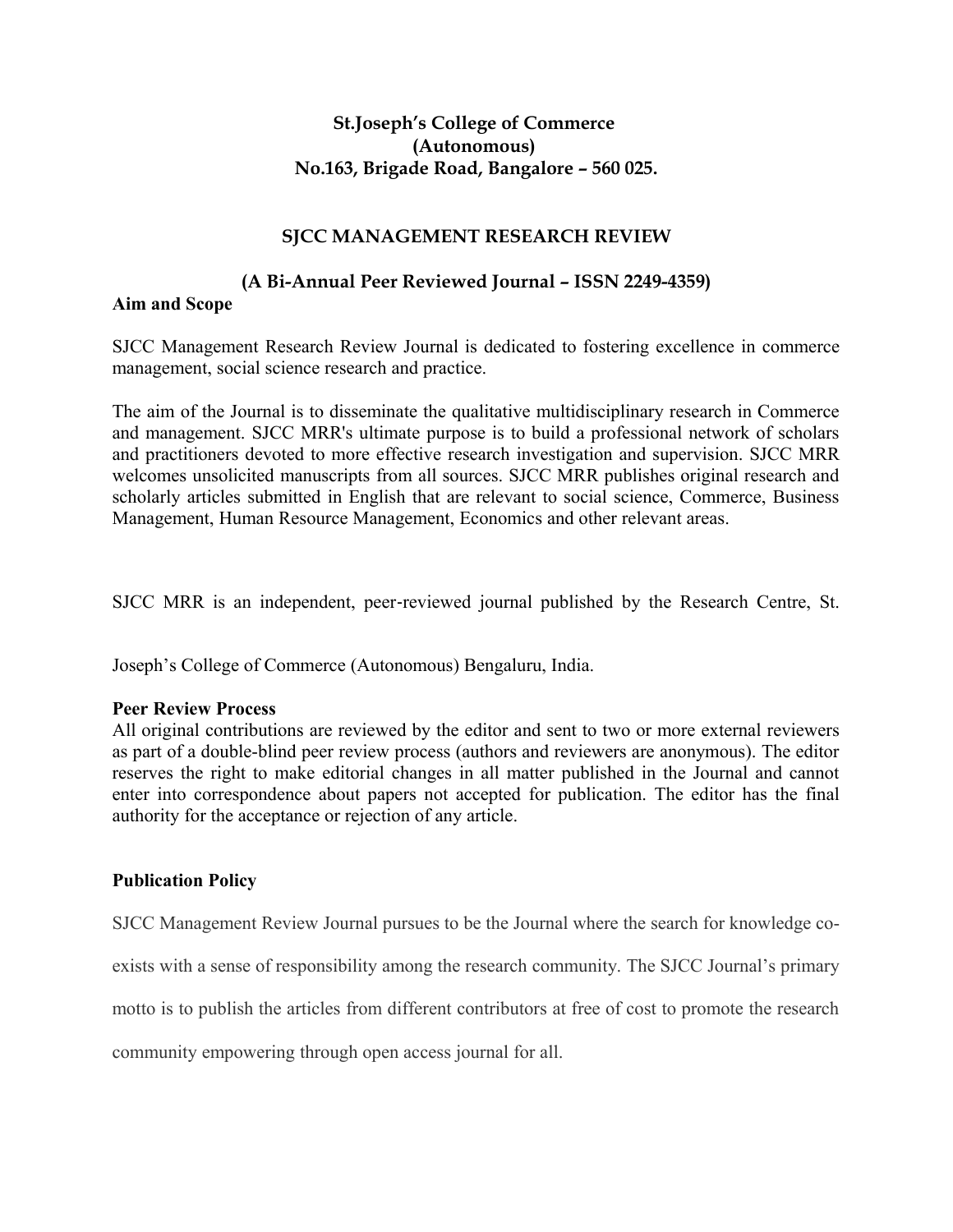#### **Open-access Policy**

SJCC Management Review Journal has open Journal Access to their publications. This means that our journals provides immediate open access for readers to all articles on the publisher's website and other open access website. The readers, therefore, are allowed to read, download, copy, distribute, print, search, link to the full texts or use them for any other lawful purpose. The operations of the journals are self -funded by the institution.

## **Submission Policy**

Submission of an article implies that the work described has not been published previously (except in the form of an abstract or as part of a published lecture or academic thesis), that it is not under consideration for publication elsewhere, publication is approved by all authors and tacitly or explicitly by the authorities responsible where the work was carried out.

## **Waiver Policy**

We don't charge any publication fee from authors to publish their article. The authors will get one complimentary copy for their contribution towards the journal.

## **Publishing Ethics**

The publication of an article in a bi-annual peer-reviewed journal which aims at a holistic and integral formation of researcher, fostering their respective network of knowledge. It is a direct reflection of the quality of the work of the authors and the institutions that support them. Peer-reviewed articles supports and embody the scientific method. It is therefore important to agree upon standards of expected ethical behavior for all parties involved in the act of publishing: the author, the journal editor, the peer reviewer, the publisher and the society.

#### **Duties of Editors**

The Editors will take publication decision of the articles to be published in the journal website with fair play, confidentiality, transparency based on the reviewer's comments, revision recommendations and suggestion.

#### **Duties of Reviewers**

The reviewers should follow the journal publication policy and also give their contribution towards Editorial Decision with Promptness, Confidentiality, Standards of Objectivity and Acknowledgement of Source.

#### **Duties of Authors**

The Authors should follow the prescribed journal format in the website before submitting the article for publication. The research contributed by the authors should be original and plagiarism check should be performed before submission. The paper should not have been published elsewhere and if the paper consists of primary data, the questionnaire will be reviewed by the ethnical committee. The author must acknowledge the source of the content and follow fundamental errors in published works.

#### **Plagiarism Detection**

The publisher and journals have a zero-tolerance plagiarism policy. We insist a rigorous viewpoint on the self-plagiarism.